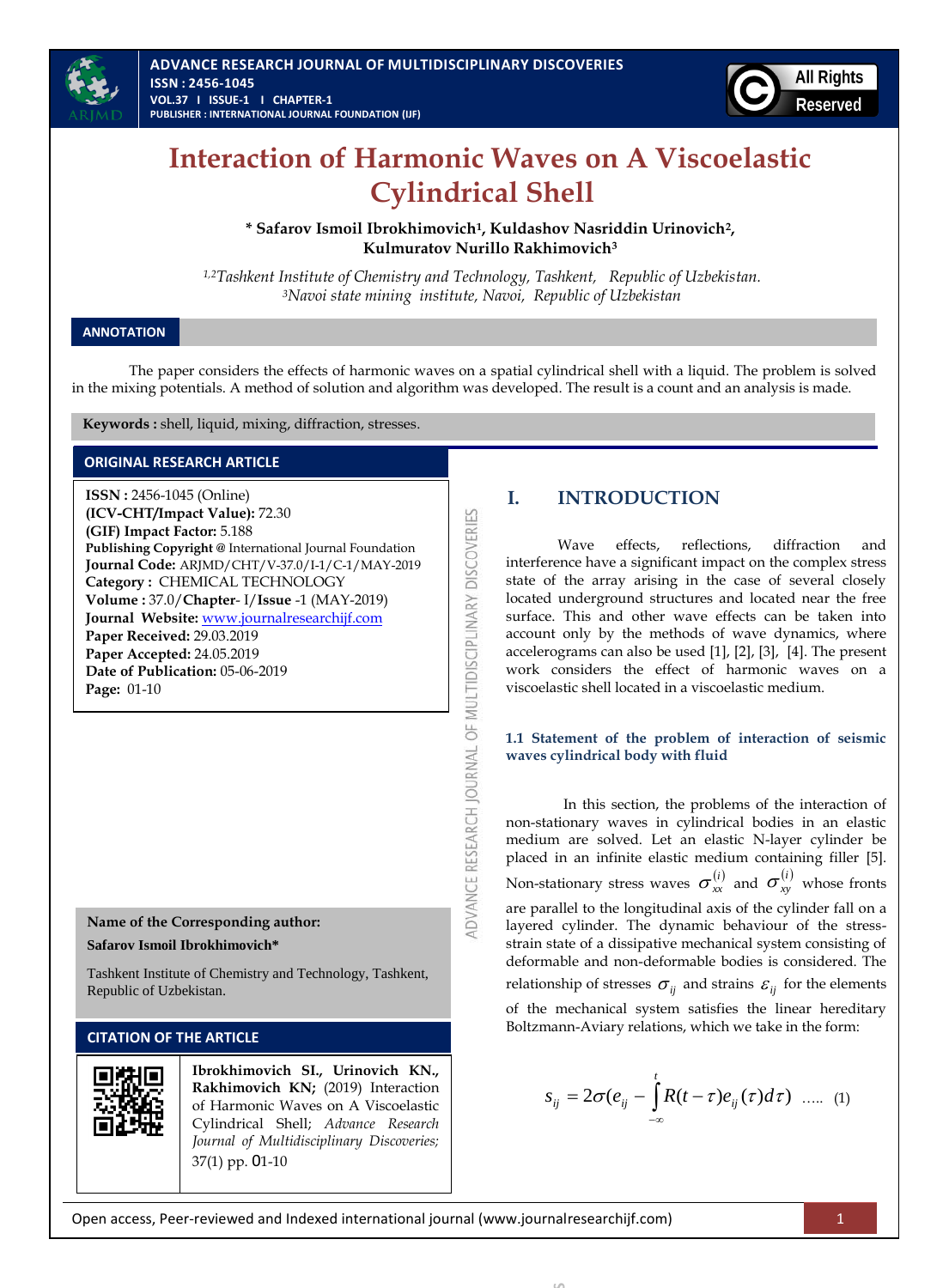

### **Fig.1. Effect of elastic waves on a cylindrical shell**

Where,  $s_{ij}$  is the stress deviator  $\sigma_{ij}$ ,  $e_{ij}$  the deviation deviator  $\varepsilon_{ij}$ ,  $\sigma = \sigma_{ij}/3$ , R is an R-weakly singular relaxation core, taken in the form

$$
R(t) = Ae^{-\beta t} \cdot t^{\alpha - 1}, \quad \dots \dots \dots \dots \dots \dots \quad (2)
$$

Here, E is the instantaneous modulus of elasticity, A,  $\alpha$  and  $\beta$  are dimensionless parameters. The parameters of the relaxation core and the instantaneous modulus of elasticity are determined from quasistatic experiments using the method described in [\[6\].](#page-9-5) The equations of motion of the deformable layer in the absence of mass forces are:

$$
\tilde{\mu}_n \nabla^2 \vec{u} + (\tilde{\lambda}_n + \tilde{\mu}_n) graddi\vartheta \ \vec{u} = \rho_n \frac{\partial^2 \vec{u}}{\partial t^2}, \ n = 1, 2, 3...N. \quad \dots \dots \quad (3)
$$
\n
$$
L\vec{u} - L_0 \int_0^t R_L(t - \tau) L\vec{u}(\tau) d\tau = \frac{\Xi(1 - \nu_0^2)}{\Xi} \vec{B} + \rho_0 \frac{(1 - \nu_0^2)}{E_0} \left(\frac{\partial^2 \vec{u}}{\partial t^2}\right),
$$
\n
$$
\tilde{\lambda}_n \varphi(t) = \lambda_n \left[\varphi(t) - \int_0^t R_{\lambda}(t - \tau) \varphi(\tau) d\tau\right] = \frac{\Xi(1 - \nu_0^2)}{\Xi} \varphi(t) = \mu_n \left[\varphi(t) - \int_0^t R_{\mu}(t - \tau) \varphi(\tau) d\tau\right]
$$

Where  $\tilde{\mu}_n, \lambda_n$  is the instantaneous coefficient of the viscoelastic operator;

# $R_{\rm\scriptscriptstyle L}, R_{\rm\scriptscriptstyle \lambda}, R_{\rm\scriptscriptstyle \mu}$  - core relaxation;

 $\varphi(t)$ - arbitrary functions of time. It is required to determine the dynamic stress-strain state of the cylinder and its environment caused by the incident harmonic stress waves. The interaction of seismic waves with a cylindrical shell is considered (Fig. 1). Let an arbitrary seismic wave act on a cylindrical shell. The equation of motion of the environment and the shell is written in cylindrical coordinates. At the contact of the shells with the medium conditions of hard contact are set, i.e. the condition of equality of displacements and stresses is satisfied. The main goal of solving these problems is to show the influence of the angle of incidence  $θ$ <sub>0</sub> on the stress-strain state of the syste[m \[7\].](#page-9-6)

### **1.2. Solution methods The problem is solved in the mixing potentials.**

Then the displacement vector is represented in the form of potential and solenoid parts, then the displacement of the medium, respectively, have the form

$$
\vec{u}_j = grad\phi_j + rot\vec{\psi}_j
$$

where  $\phi_i$  is the potential of longitudinal waves;  $\vec{\psi}_j(\psi_j, 0, \chi_j)$  - potential of transverse waves.

Displacement vectors, deformations and displacement potentials in cylindrical coordinate systems are expressed as: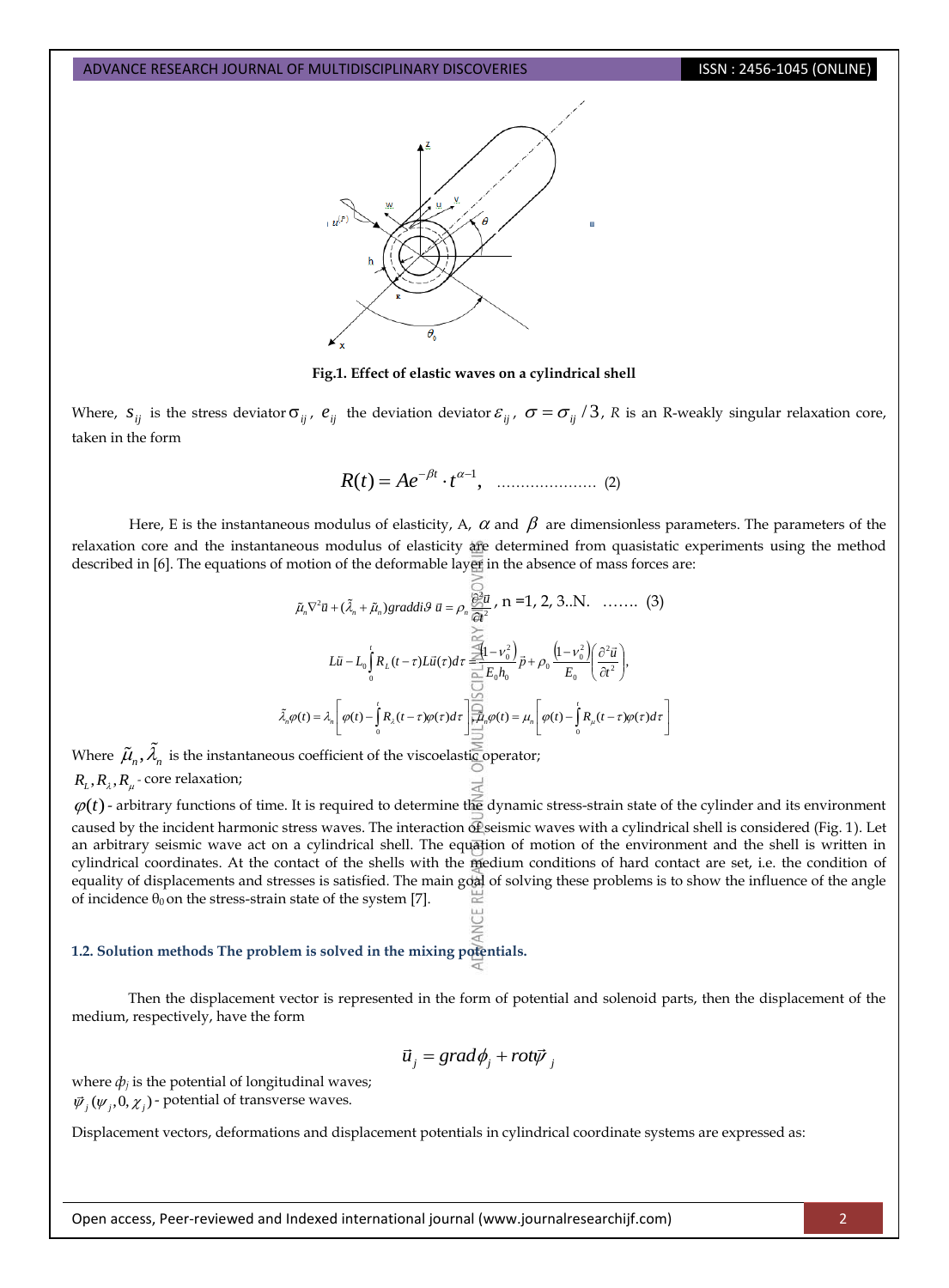$$
\nabla^2 \phi_j - \frac{1}{c_{pj}^2 \Gamma_{kj}} \frac{\partial^2 \phi_j}{\partial t^2} = 0;
$$

$$
\nabla^2 \psi_j - \frac{1}{c_{sj}^2 \Gamma_{kj}} \frac{\partial^2 \psi_j}{\partial t^2} = 0,
$$

$$
\nabla^2 \chi_j - \frac{\chi_j}{r^2} + \frac{2}{r^2} \frac{\partial \chi_j}{\partial \theta} - \frac{1}{c_{sj}^2 \Gamma_{kj}} \frac{\partial^2 \chi_j}{\partial t^2} = 0, \quad \dots \quad (4)
$$

Where  $\Gamma_{kj} = 1 - \Gamma_j^C(\omega_k) - i \Gamma_j^S(\omega_k)$  ( $\omega_j$ );  $c_{pj}^2 = (\lambda_j + 2\mu_j) / \rho_j$ ;  $c_{sj}^2 = \mu_j / \rho_j - \frac{1}{2}$  respectively, the propagation velocity of longitudinal and transverse waves in an elastic body.

The solution of equation (4) with  $(i = 1)$  is written as

$$
f(1)
$$
 is written as  
\n
$$
\begin{pmatrix} \phi_1 \\ \psi_1 \\ \chi_1 \end{pmatrix} = \sum_{n=1}^{\infty} \begin{pmatrix} A_{n1} H_n^{(1)}(\gamma_1 r) \\ B_{n1} H_n^{(1)}(\delta_1 r) \\ C_{n1} H_n^{(1)}(\delta_1 r) \end{pmatrix} \begin{pmatrix} cos(n\theta) \\ cos(n\theta) \\ cos(n\theta) \\ -sin(n\theta) \end{pmatrix} e^{i\alpha(x-ct)}
$$
\n
$$
\begin{pmatrix} 5 \\ 2 \\ cos(n\theta) \\ -sin(n\theta) \end{pmatrix}
$$

Where  $\gamma_1 = \sqrt{\alpha^2 - K_{p1}^2}$ ,  $\delta_1 = \sqrt{\alpha^2 - K_{s1}^2}$ ,  $K_{p1}^2 = \omega^2 / c_{s1}^2 \overline{\Gamma}_{\kappa 1}$ ,  $K_{\frac{\omega_1}{\omega}}^2 = \omega^2 / c_{s1}^2 \overline{\Gamma}_{\kappa 1}$ . An1C  $\begin{pmatrix} C_{s1}^2 \hat{F}_{\kappa 1} & A_{n1}C_{n1}B_{n1} - \text{arbitrary constants}, H_n^{(1)} & \text{are Hankel} \\ \text{form} \\ C_{s1}(m\theta) \\ -\sin(m\theta) \end{pmatrix}$  (6)

functions of the 1st kind of the nth order. For 
$$
i \neq 1
$$
 (5), the following form\n
$$
\begin{pmatrix}\n\phi_j \\
\psi_j \\
\chi_j\n\end{pmatrix} = \sum_{n=1}^{\infty} \begin{pmatrix}\nA_{nj}H_n^{(1)}(y_jr) + M_{nj}H_n^{(2)}(y_jr) \\
B_{nj}H_n^{(1)}(\delta_jr) + D_{nj}H_n^{(2)}(y_jr)\n\end{pmatrix} \begin{pmatrix}\n\cos(n\theta) \\
-\sin(n\theta) \\
\sin(n\theta) \\
\cos(n\theta)\n\end{pmatrix} e^{i\alpha(x-\epsilon t)}\n\begin{pmatrix}\n\phi_j \\
\chi_j\n\end{pmatrix}
$$

where Anj, Bnj, Cnj, Mnj, Dnj, Lnj are arbitrary constants, w<mark>hi</mark>ch is determined from the boundary conditions,  $H_n^{(1)}$  and are Hankel functions of the 1st kind of the n-th order.

The displacement and stress of the elastic medium, taking into account (6), takes the following form:

$$
U_{r1} = \sum_{n=0}^{\infty} (A_{n1}K_n \hat{v}_{r1}) + B_{n1} \sum_{r}^{n} K_n (\delta_1 \sum_{r}^{\infty} + e(i\alpha) C_{n1}K_n \hat{v}_{\sigma(r)}) \begin{cases} \cos n\theta \\ -\sin n\theta \end{cases} e^{i\alpha(x-\alpha)}
$$
\n
$$
U_{\theta1} = \sum_{n=0}^{\infty} \left( \sum_{r}^{n} A_{n1}K_n (v_1 r) - B_{n1}K_n \hat{v}_{\sigma(r)} \sum_{r}^{\infty} + i\alpha C_{n1}K_n (\delta_1 r) \right) \begin{cases} \sin n\theta \\ \cos n\theta \end{cases} e^{i\alpha(x-\alpha)} \quad (7)
$$
\n
$$
U_{r1} = \sum_{n=0}^{\infty} \left\{ A_{n1} (i\alpha) K_n (v_1 r) - C_{n1} \epsilon \left( \frac{1}{r} K_n \hat{v}_{r1} + K_n \hat{v}_{\sigma(r)} - \frac{n^2}{r^2} K_n (\hat{v}_{r}) \right) \right\} \quad \left\{ \begin{cases} \cos n\theta \\ -\sin n\theta \end{cases} e^{i\alpha(x-\alpha)} \quad \text{for } n \in \mathbb{N} \right\}
$$
\n
$$
\delta_{r1} = \sum_{n=0}^{\infty} \left\{ A_{n1} (\lambda_r \left[ \frac{1}{r} K_n (v_1 r) + \frac{n^2}{r^2} K_n (v_1 r) - \alpha^2 K_n (v_1 r) \right] + 2\mu_r K_n \hat{v}_{\sigma(r)} \right) + 2\mu_r K_n \hat{v}_{\sigma(r)} \quad \text{for } n \in \mathbb{N} \right\}
$$
\n
$$
\delta_{r\theta_1} = \sum_{n=0}^{\infty} \left\{ \frac{n}{r} \mu_r A_{n1} (\frac{1}{r}) K_n (v_1 r) K_n \hat{v}_{\sigma(r)} - i\alpha \left( \frac{[i\alpha\epsilon]K_n \hat{v}_{\sigma(r)} - i\alpha \left( \frac{n^2}{r^2} \alpha + \delta_1^2 K_n (\delta_r r) \right) \right] + 2\mu_r i\alpha \epsilon K_n \hat{v}_{\sigma(r)} \right\} \left\{ \begin{cases} \cos n\theta \\ -\sin n
$$

We assume that a cylindrical layer (shell) is affected by one of the harmonic supply waves of the type P, SH and SV in the form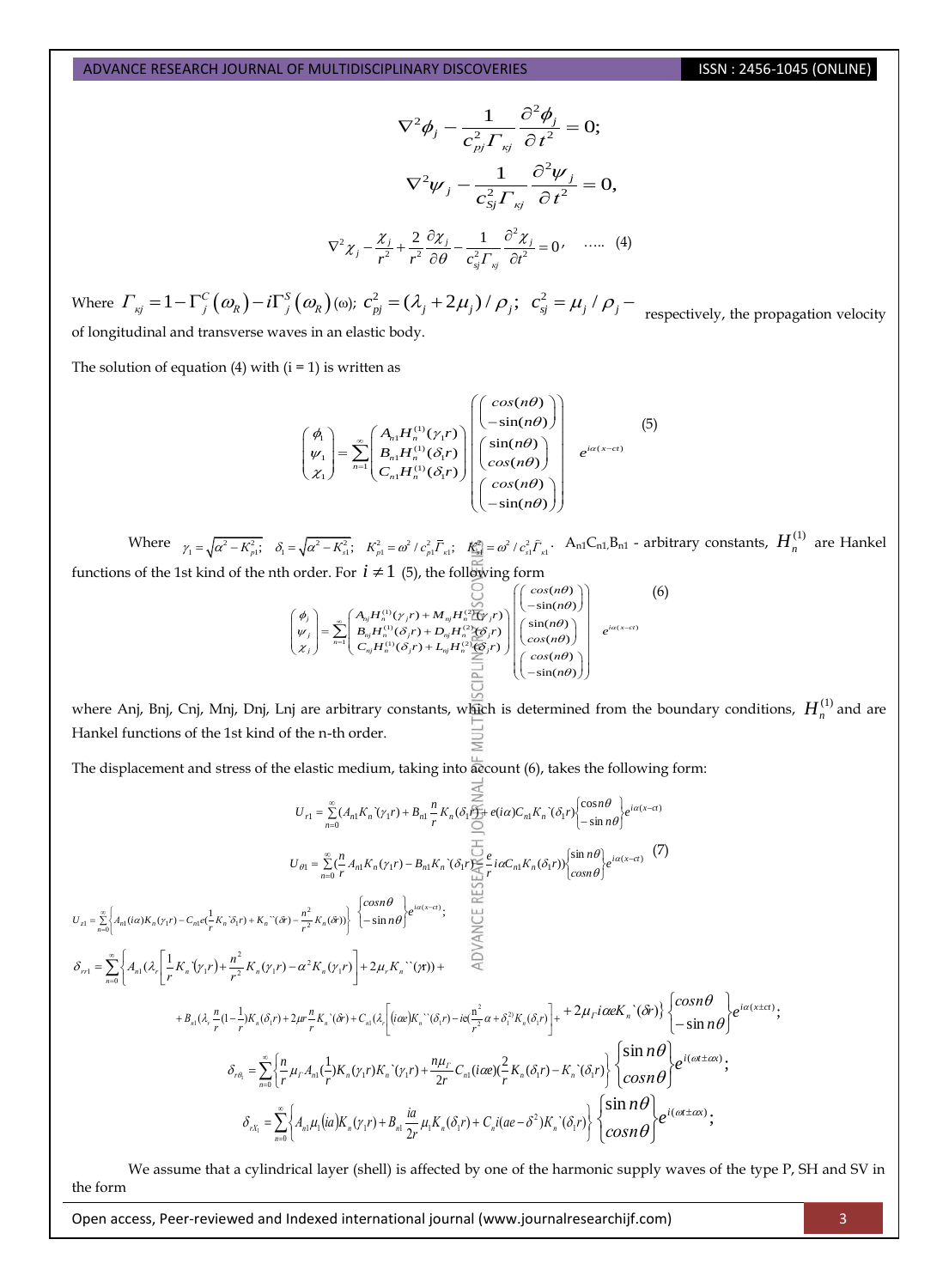$$
\begin{pmatrix}\n\varphi^{(p)} \\
\psi^{(p)} \\
\chi^{(p)}\n\end{pmatrix} = U_0^{(p)} \begin{pmatrix}\n\frac{1}{iK_1} \\
\frac{1}{iK_2 \sin \theta_0} \\
\frac{1}{iK_2 \sin \theta_0}\n\end{pmatrix} e^{i\alpha(x-ct)} \sum_{n=0}^{\infty} \begin{pmatrix}\na_{n}J_n(\gamma r) \\
b_{n}J_n(\delta_1 r) \\
c_{n}J_n(\delta_1 r)\n\end{pmatrix} \begin{pmatrix}\n\sin n\theta \\
\sin n\theta \\
\cos n\theta \\
\cos n\theta\n\end{pmatrix}
$$
\n
$$
\begin{pmatrix}\n\alpha_{n1} \\
b_{n1} \\
c_{n1}\n\end{pmatrix} = \begin{cases}\n1, & n = 0 \\
2i^n & n > 0\n\end{cases}, & \alpha = \begin{cases}\nK_1 \cos \theta_0 & -SP \\
K_2 \cos \theta_0 & -SP\n\end{cases}, \text{ SH}
$$

If one of the components of the incident wave is known, then using the known formulas and (7) one can find the environment movements: For example, under the action of the P wave, according to the formula (7) the displacement vector takes the following form:

$$
\begin{pmatrix} U_r^{(p)} \\ U_\rho^{(p)} \\ U_s^{(p)} \end{pmatrix} = U_0^{(p)} \begin{bmatrix} 1 \\ -r^{-1} \\ i\alpha \end{bmatrix} \frac{1}{iK_1} e^{-\alpha(x-\alpha)} \sum_{n=0}^\infty E_n i \begin{bmatrix} J_n^1(\delta_1 r) \\ nJ_n(\delta_1 r) \\ \sin n\theta \\ J_n(\delta_1 r) \\ -\sin n\theta \\ -\sin n\theta \end{bmatrix} \begin{bmatrix} \cos n\theta \\ \sin n\theta \\ \sin n\theta \\ \cos n\theta \\ -\sin n\theta \end{bmatrix}
$$

Similarly, environmental movements are recorded under the action of SV and SH waves.

$$
\sigma_{rr}^{(p)} = U_0^{(p)} \frac{1}{iK_1} e^{i\alpha(\bar{x}-\alpha)} \sum_{n=0}^{\infty} E_n \left[ \lambda_2 \left( \frac{1}{r} J_n(\gamma r) + J_n(\gamma r) - \left( \frac{n^2}{r^2} + \alpha^2 \right) J_n(\gamma r) \right) + 2\mu J_n(\gamma r) \right] \underset{\text{odd}}{\text{cos } n\theta} \sigma_{r\theta}^{(p)} = -2\mu_r e^{i\alpha(\bar{x}-\alpha)} \frac{U_0^{(p)}}{iK_1} (i\alpha - \frac{1}{r}) \sum_{n=0}^{\infty} E_n n J_n(\gamma r) \sin n\theta
$$
\n
$$
\sigma_{rx}^{(p)} = 2\mu_r U_0^{(p)} \frac{1}{iK_1} (i\alpha) e^{\frac{i\alpha(\bar{x}-\alpha)}{\sqrt{2}} \sum_{n=0}^{\infty} n E_n J_n(\gamma r) \sin n\theta; \quad ,
$$
\ntrroduce the following notation.

We int

where

$$
S_{1n} = U_0^{(p)} \frac{1}{iK_1} (i\alpha) \sum_{n=0}^{\infty} \sum_{n=0}^{\infty} nE_n J_n(\gamma r) + 2\mu r_{J_n}(\gamma r)
$$
  

$$
S_{2n} = 2\mu_r (i\alpha - \frac{1}{r}) E_{n,l} \frac{1}{i\sigma_r} (\gamma r); \quad S_{3n} = 2\mu_r (i\alpha) n E_{n,l} J_n(\gamma r)'
$$

After these designations, the above indicated voltages take the following form:

$$
\sigma_r^{(p)} = U_0^{(p)} \frac{1}{iK_1} e^{i\alpha(\tilde{x}-ct)} \sum_{n=0}^{\infty} S_{1n} \overline{\sum_{i=0}^{n}} \cos n\theta,
$$
  
\n
$$
\sigma_r^{(p)} = U_0^{(p)} \frac{1}{iK_1} e^{i\alpha(\tilde{x}-ct)} \sum_{n=0}^{\infty} S_{2n} \overline{\sum_{i=0}^{n}} \sin n\theta
$$
  
\n
$$
\sigma_{rx}^{(p)} = U_0^{(p)} \frac{1}{iK_1} e^{i\alpha(\tilde{x}-ct)} \sum_{n=0}^{\infty} S_{3n} \overline{\sum_{i=0}^{n}} \sin n\theta
$$

The resulting displacement field and voltage consists of two displacements under the action of incident and reflected waves. The solution for a cylindrical layer ( $i = 2$ ) is written as:  $\Box$ 

$$
\begin{pmatrix}\n\varphi_{2} \\
\varphi_{2} \\
\varphi_{2}\n\end{pmatrix} = \sum_{n=0}^{\infty} \sum_{n=0}^{\infty} \begin{pmatrix}\na_{n1}J_{n}(\gamma_{2}r) + B_{n2}N_{n}(\gamma_{2}r) - \sin \theta \\
C_{n1}J_{n}(\delta_{2}r) + D_{n2}N_{n}(\delta_{2}r)\n\end{pmatrix} \begin{pmatrix}\n\cos n\theta \\
\sin n\theta \\
\sin n\theta \\
\cos n\theta \\
-\sin n\theta\n\end{pmatrix} e^{ia(x-ct)}.
$$
\n
$$
\gamma_{2} = \sqrt{K_{p2}^{2} - \alpha^{2}} \delta_{2} = \sqrt{K_{s2}^{2} - \alpha^{2}} \gamma_{s2}^{2} - \alpha^{2} \gamma_{p2}^{2} = W^{2} / C_{p2}^{2} \gamma_{s2} = \frac{W^{2}}{C_{s2}^{2}} \gamma_{\text{In}} N_{\text{n}}.
$$

Bessel function of the 1st and 2nd kind, respectively;  $A_{n2} B_{n2} C_{n2} D_{n2} M_{n2}$  and  $K_{n2}$  are arbitrary constants which are determined from the condition on the inner surface of the layer and the contact in the following form:

$$
r = r_0: \sigma_{r2} = 0; \sigma_{r\theta 2} = 0; \sigma_{rz 2} = 0, r = r_1: U_{r1} = U_{r2}; U_{\theta 1} = U_{\theta 1}; U_{z1} = U_{z2}; \sigma_{r1} = \sigma_{r2}; \sigma_{r2} = \sigma_{r2} \dots \dots \dots (11)
$$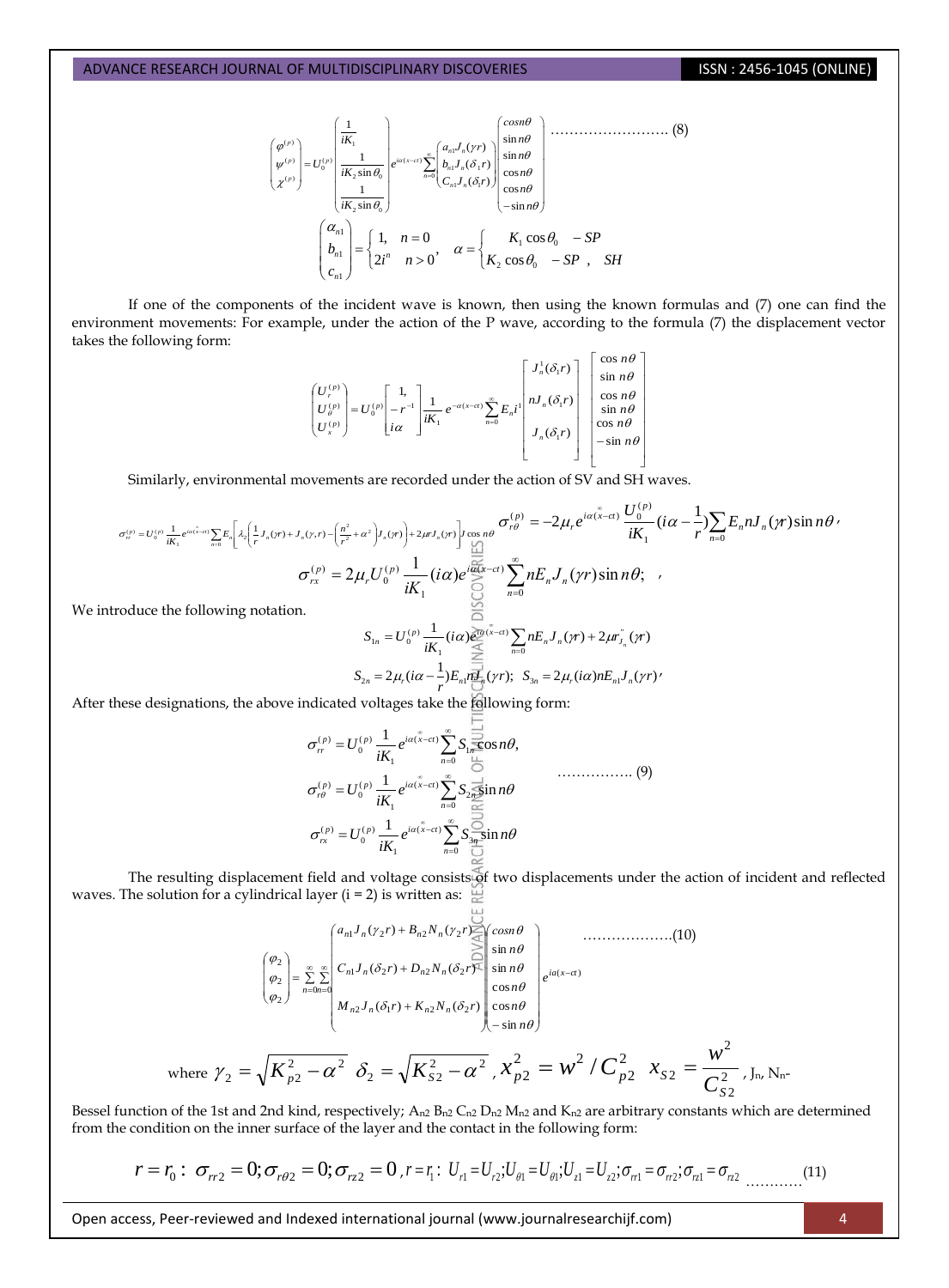After substituting the corresponding displacements and stresses into (11), we obtain an inhomogeneous complex system of algebraic equations with 9 unknowns  $(A_{n1} B_{n1} C_{n1} A_{n2} B_{n2} C_{n2} D_{n2} M_{n2}$  and  $K_{n2}$ ). If a cylindrical shell is considered in system of algebraic equations with 9 unknowns (A<sub>n1</sub> B<sub>n1</sub> C<sub>n1</sub> A<sub>n2</sub> B<sub>n2</sub> C<sub>n2</sub> D<sub>n2</sub> M<sub>n2</sub><br>place of a cylindrical layer, then we obtain the following equation of shell motion:<br> $\frac{\partial^2 u}{\partial t^2} + \frac{1 - v_0}{2R^2} \frac{\partial^2 u}{\partial t$ ations with 9 unknowns (A<sub>n1</sub> B<sub>n1</sub> C<sub>n1</sub> A<sub>n2</sub> B<sub>n2</sub> C<br> *u e*<sub>1</sub>  $1 - V_0$  *o*<sup>2</sup>*u*  $+ 1 + V_0$  *o*<sup>2</sup>*v*  $+ V_0$  *o*<sup>2</sup>*v*  $+ V_0$  *o*<sup>2</sup>*v*  $+ V_0$  *o*<sup>2</sup>*v n*<sub>2</sub> *o*<sub>2</sub> *o*<sub>2</sub> *a*<sub>2</sub> *e*<sub>2</sub> *a*<sub>2</sub> *e*<sub>2</sub> *a*<sub>2</sub> *e*<sub>2</sub> s with 9 unknowns (A<sub>n1</sub> B<sub>n1</sub> C<sub>n1</sub> A<sub>n2</sub> B<sub>n2</sub> composed the following equation of s<br>  $\frac{v_0}{2} \frac{\partial^2 u}{\partial x^2} + \frac{1 + v_0}{2} \frac{\partial^2 v}{\partial x^2} + \frac{v_0}{2} \frac{\partial w}{\partial x} - \frac{1 - v_0}{2} \rho_0 \frac{\partial^2 u}{\partial x^2} + i$ 

equations with 9 unknowns (A<sub>n1</sub> B<sub>n1</sub> C<sub>n1</sub> A<sub>n2</sub> B<sub>n2</sub> C<sub>n2</sub> D<sub>n2</sub> M<sub>n2</sub> and K<sub>n2</sub>). If a cylindrical  
\nlayer, then we obtain the following equation of shell motion:  
\n
$$
\frac{\partial^2 u}{\partial x^2} + \frac{1 - v_0}{2R^2} \frac{\partial^2 u}{\partial \theta^2} + \frac{1 + v_0}{2R} \frac{\partial^2 v}{\partial x \partial \theta} + \frac{v_0}{R} \frac{\partial w}{\partial x} - \frac{1 - v_0}{E_0 h_0} \rho_0 \frac{\partial^2 u}{\partial t^2} + P_1 = 0
$$
\n
$$
\frac{1 + v_0}{2R} \frac{\partial^2 u}{\partial x \partial \theta} + \frac{1 - v_0}{2} \frac{\partial^2 v}{\partial x^2} + \frac{1}{R^2} \frac{\partial^2 v}{\partial \theta} + \frac{1}{R^2} \frac{\partial w}{\partial \theta} - \frac{1 - v_0^2}{E_0 h_0} \rho_0 \frac{\partial^2 v}{\partial t^2} + P_2 = 0
$$
\n
$$
\frac{v_0}{R} \frac{\partial u}{\partial x} + \frac{1}{R^2} \frac{\partial v}{\partial \theta} + \frac{h^2}{12} (\frac{\partial^2 w}{\partial x^4} + \frac{2}{R^2} \frac{\partial^4 w}{\partial x^2 \partial \theta^2} + \frac{2}{R^4} \frac{\partial^4 w}{\partial \theta^4}) - \frac{1 - v_0^2}{E_0 h_0} \rho_0 \frac{\partial^2 w}{\partial t^2} + P_3 = 0
$$
\n(12)

here R is the radius of the middle surface of the shell;  $h_0$  is the thickness of the shell;  $E_0$  is Young's modulus;  $ν_0$  is the Poisson's ratio;  $ρ_0$  is the density of the shell material; θ is the angle measured from the initial generator;  $\chi$  is the distance from the coordinate plane along the generator to the point in question:

$$
\begin{pmatrix} P_1 \\ P_2 \\ P_3 \end{pmatrix} = \frac{1 - v_0^2}{E_0 \mathbf{h}_0} \begin{pmatrix} \sigma_{r\chi} \\ \sigma_{r\theta} \\ \sigma_{rr} \end{pmatrix}.
$$

At the contact boundary, a continuity condition is set:

$$
U_{r1} = W - U_r^{(p)}
$$
  
\n
$$
U_{\theta1} = V - U_0^{(p)}
$$
  
\n
$$
U_{\chi1} = U_{\text{ex}}^{(p)} - U_{\chi}^{(p)}
$$

The solution of the system of partial differential equations for thin shells takes the form:

$$
\begin{pmatrix} U \\ V \\ W \end{pmatrix} = \sum_{n=0}^{\infty} \begin{pmatrix} U_n^{(1)} \\ V_n^{(1)} \\ W_n^{(1)} \end{pmatrix} \begin{pmatrix} \cos n\theta \\ -\sin n\theta \\ \sin n\theta \\ \cos n\theta \end{pmatrix} e^{i\frac{\cos n\theta}{\cos n\theta}} \dots \dots \dots \dots \dots \dots \dots \dots \quad (13)
$$
\n
$$
\begin{pmatrix} \cos n\theta \\ \cos n\theta \\ \cos n\theta \end{pmatrix} = \begin{pmatrix} \cos n\theta \\ \sin n\theta \\ \sin n\theta \end{pmatrix}
$$

where Un  $(1)$ , Vn  $(1)$ , Wn  $(1)$  are arbitrary constants determined by the joint solution of  $(11)$  and  $(12)$ . After substituting  $(13)$  into (11) and (12), we obtain the following system of algebraic equations with complex coefficients

1) 
$$
\sum_{n=0}^{\infty} \left[ A_n K_n(\gamma R) + B_{n1} \frac{n}{K} K_n(\delta R) + e(i\alpha \overbrace{\Theta_n} n K_n(\delta R)) \right] \cdot
$$
  
\n
$$
\sum_{n=0}^{\infty} \left[ -\frac{\cos n\theta}{-\sin n\theta} \right] e^{i\alpha(x-\alpha)} + U_0^{(P)} \frac{1}{iK_1} e^{i\alpha(x-\alpha)} \sum_{n=0}^{\infty} E_n J_n'(\gamma R) \cos n\theta = \sum_{n=0}^{\infty} W_n^{(1)} \left( \frac{\cos n\theta}{-\sin n\theta} \right) e^{i\alpha(x-\alpha)}
$$
  
\n2) 
$$
\sum_{n=0}^{\infty} \left[ -\frac{n}{r} A_{n1} K_n(\gamma R) + B_{n1} K_n'(\delta R) - \frac{e}{r} \frac{(i\alpha)}{\omega} C_{n1} K_n'(\delta R) \right] \cdot
$$
  
\n
$$
\sum_{n=0}^{\infty} \left[ -\frac{n}{r} A_{n1} K_n(\gamma R) + B_{n1} K_n'(\delta R) - \frac{e}{r} \frac{(i\alpha)^n}{\omega} C_{n1} K_n'(\delta R) \right] \cdot
$$
  
\n
$$
\sum_{n=0}^{\infty} \left[ A_{n1} (i\alpha) K_n(\gamma R) - C_{n1} e \left( \frac{1}{r} K_n'(\delta R) + K_n'(\delta R) - \frac{n^2}{r^2} K_n(\delta R) \right] \right] \cdot
$$
  
\n
$$
\sum_{n=0}^{\infty} \left[ A_{n1} (i\alpha) K_n(\gamma R) - C_{n1} e \left( \frac{1}{r} K_n'(\delta R) + K_n'(\delta R) - \frac{n^2}{r^2} K_n(\delta R) \right] \right] \cdot
$$
  
\n
$$
\sum_{n=0}^{\infty} \left[ -a^2 U_n^{(1)} - \frac{1 - v_0}{2R^2} U_n^{(1)} + \frac{1 - v_0}{2R} i a n V_n^{(1)} + \frac{v_0}{R} i a W_n + \frac{1 - v_0^2}{E_0 h_0} \rho_0 \omega^2 U_n^{(1)} \right] \cdot \left( \frac{\cos n\theta}{-\sin n\theta} \right) e^{i
$$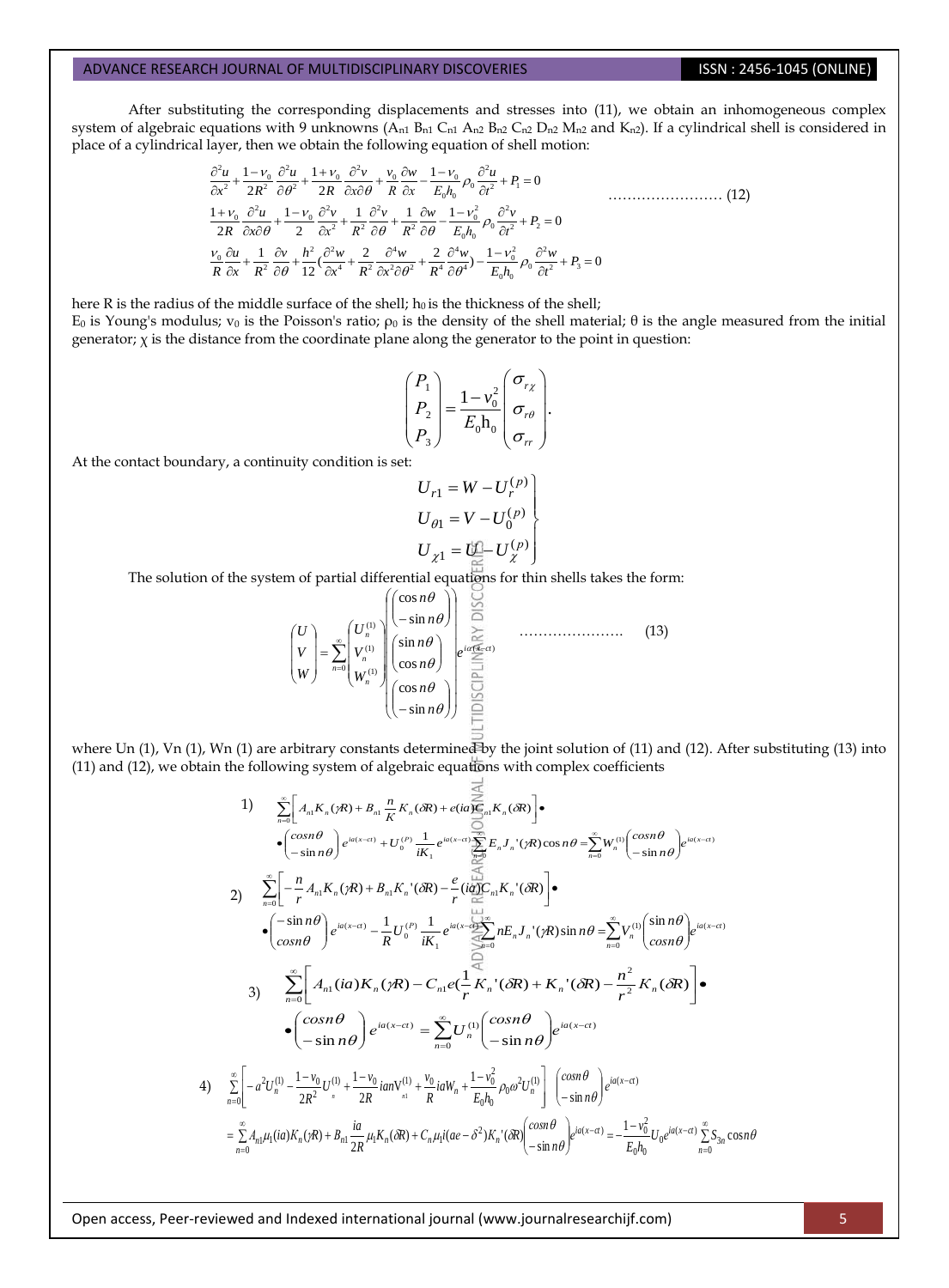$\sqrt{2}$ 

$$
\sum_{n=0}^{\infty} \left\{ \frac{1+v_0}{2R} i a n V_n^{(1)} + \left[ \frac{1-v_0}{2} i a^2 \frac{n^2}{r^2} + \frac{1+v_0^2}{E_0 h_0} \rho_0 a^2 \right] V_n^{(1)} + \frac{a}{R^2} W_n^{(1)} + \frac{a}{R^2} W_n^{(1)}
$$
\n
$$
+ \frac{1-v_0^2}{E_0 h_0} \left( \frac{n}{R} \mu_r A_n \right) \left( \frac{1}{r} K_n (\gamma R) - K_n' (\gamma R) \right) + \frac{\mu_r}{2} B_{n1} \left( \frac{1}{R} K_n' (\delta R) - \frac{n^2}{r^2} K_n (\delta R) - K_n'' (\delta R) \right) + \frac{n \mu^2}{2R} C_{n1} (i a e) \left( \frac{2}{R} K_n (\delta R) - K_n'' (\delta R) \right)
$$
\n
$$
- K_n' (\delta R)) \right\} \left\{ \left( \frac{\sin n \theta}{\cos n \theta} \right) = \frac{1-v_0^2}{E_0 h_0} U_0^{(r)} \frac{1}{i K_{(1)}} e^{i a (x-\alpha)} \sum_{n=0}^{\infty} S_{2n} \sin n \theta
$$
\n
$$
\sum_{n=0}^{\infty} \left\{ i a \frac{v_0}{R} U_0^{(1)} + \frac{n}{R^2} V_n^{(1)} + \left( \frac{h^2}{R} \left( a^4 + \frac{2}{R^2} a^2 + \frac{n}{R^4} \right) - \frac{1-v_0^2}{E_0 h_0} \rho_0 a^2 \right) W_n^{(1)} + \frac{1-v_0^2}{E_0 h_0} + \frac{1}{E_0 h_0} + \frac{1}{E_0 h_0} \left( \frac{h}{R} \left( 1 - \frac{1}{R} \right) K_n (\delta R) + 2 \mu_1 \frac{n}{R} K_n' (\delta R) \right) + \frac{1}{E_0 h_0} (A_{n1} \left( \frac{n}{R} \left( 1 - \frac{1}{R} \right) K_n (\delta R) + 2 \mu_1 \frac{n}{R} K_n' (\delta R) \right) + C_{n1} (\lambda (i a e) K_n'' (\delta R) - i e \left( \frac{n^2
$$

The main purpose of this work is to compare the annular and axial forces of the shell. Axial and annular forces denote respectively  $S_{xx}$  *u*  $S_{ee}$ 

$$
S_{xx} = \left[ ciaU + \frac{cv_0}{R} \left( w + \frac{\partial v}{\partial \theta} \right) \right] \begin{pmatrix} \cos n\theta \\ -\sin n\theta \end{pmatrix} e^{i(\alpha x - w t)} \begin{pmatrix} \dots \dots \dots \dots \tag{14} \\ \cos n\theta \end{pmatrix}
$$

Where  $c = E_0 h_0 / (1 - v_0^2)$ 

Thus, we obtain a complex system of inhomogeneous algebraic equations, which is solved by the Gauss method. In the next section, the results obtained.

# **II. DISCUSSION OF NUMERICAL RESULTS**

The system of algebraic equations (13) is solved by the Gauss method with the selection of the main element. An algorithm and a program on a computer are compiled to determine the displacement and stress of the shell and the environment under the action of P .SV and SH waves. All results for  $\sigma_{xx}$  and  $\sigma_{\theta}$ , are obtained as a result of a longitudinal wave (voltage) drop, which is normalized with respect to  $\sigma_0^{(p)}$  $\sigma_0^{(p)}(t \to \infty)$ 

 ( 1) (2 1) sin cos 2 (1 ) (1 ) cos 24( ) ~ / / 2 1 2 2 2 1 2 2 1 2 2 2 1 ( ) 0 *M N m v M t M N m M v N m v M Nm M v h I v h E C p xx xx* ……………. (15) ( 1) (2 1) sin cos 2 (1 ) cos 2 ( ) ~ / / 2 1 2 2 2 2 2 2 2 2 ( ) 0 *M N m M t M m N M v M N m M t I v h E C i p x* ……………………(16)

Where  $M = \mu/G$  From equations (15) and (16) it can be seen that the maximum voltage occurs when  $\Theta = \pm \pi/2$ . All results are obtained with the following initial data

a) Steel shell in stone  $\rho^* = 3.0$  ,  $\tau = 0.25$ ,  $\nu = 0.25\mu = 0.3$ ;

b) Concrete shell in solid ground  $p^* = 0.84$ ,  $\tau = 0.25$ ,  $M = 0.45$ ,  $v = 0.2$ ;

c) Concrete shell in soft ground  $\rho^* = 0.84$ ,  $\tau = 0.45$ ,  $M = 0.4$ ,  $\nu = 0.2$ ;

In the present work  $\mu/\mu_0$  varies in the range of 0.01 <M <1.M = h / R for all cases is 0.05.The numerical results presented below show the importance of the parameter M. The results show (Fig. 2, 3) that the dimensionless ring stress increases with increasing and at the same time the axial stress decreases. In this case, the annular stress is greater than the axial stress in soft ground. This can be seen from formula (16) when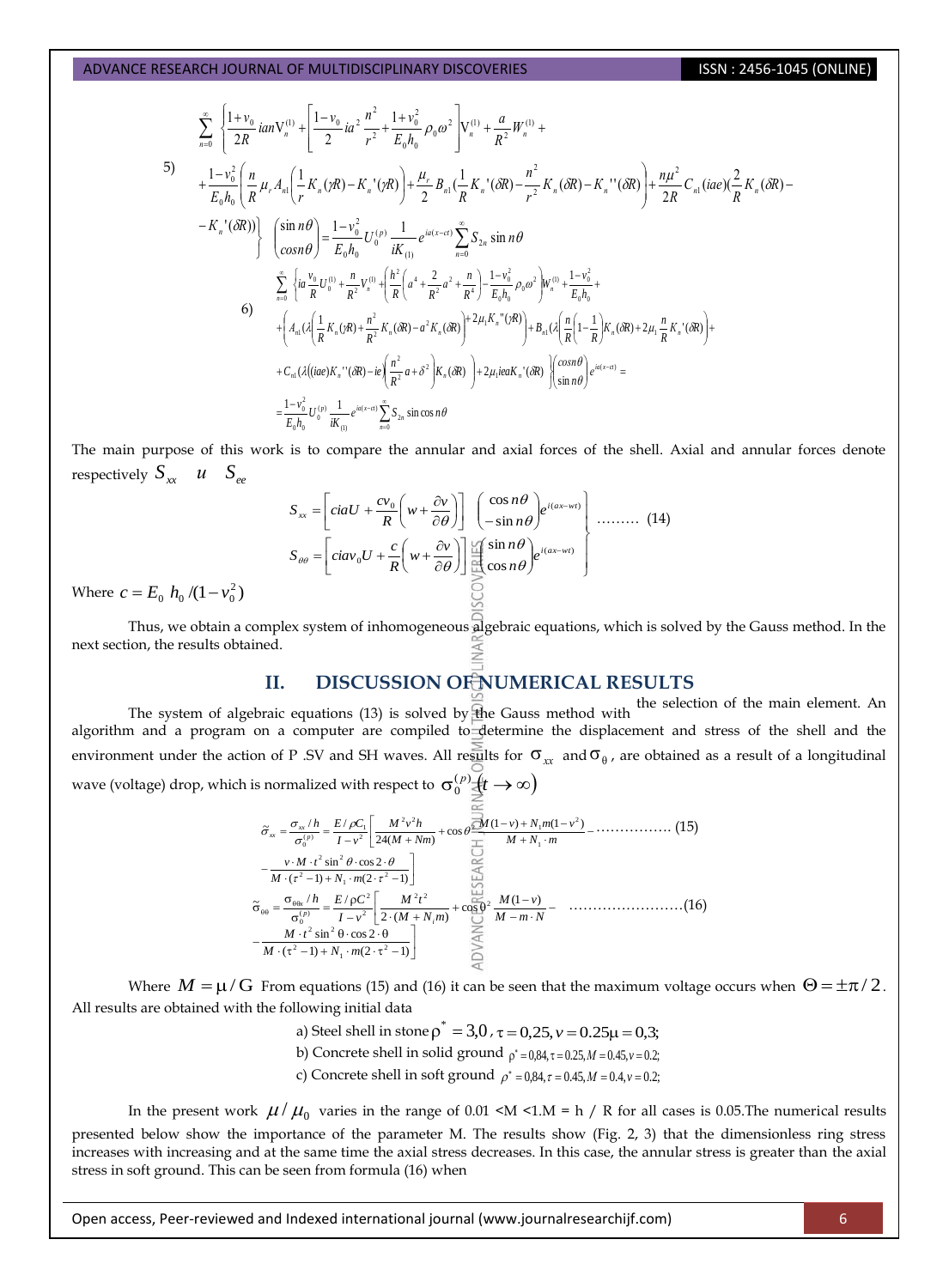$$
\frac{M(1-\nu)+N\cdot m(1-\nu^{2})}{M+N\cdot m} > \frac{M\cdot \tau^{2}\cdot \nu}{M\cdot (\tau^{2}-1)+N\cdot m(2\cdot \tau^{2}-1)} \dots (17)
$$

Then the maximum value is  $\sigma_{\rm xx}^{\phantom{\dag}}$  in  $\theta_{\rm 0}^{\phantom{\dag}}$  =  $0$  .

Practice confirms this statement. From formula (16), it can be seen that  $\sigma_\Theta$  increases with increasing  $\Theta$ . If condition (17) is satisfied, then  $\sigma_{\theta\theta}$ > $\sigma_{_{\mathit{XX}}}$  for all, provided that  $\theta_{_{\scriptstyle{0}}}$ 

$$
\tau^2 > 4 + \frac{2 \cdot N \cdot m(1 \pm \nu)}{M} \dots \dots \dots \dots \dots \dots \dots \quad (18)
$$

Since  $\tau^2$  it is more for soft ground, this condition shows that the circumferential stress is greater than the axial stress for the longitudinal incident wave in soft ground.

**The next task is to study the SH waves.** Moving the environment in this case:

$$
u_x^{(p)} = u_y^{(p)} = 0, u_z^{(p)} = u_\theta \cdot e^{ik_2(x - c_2 t)} \dots \dots \dots \dots \dots \dots \tag{19}
$$

Where  $c=c_2/\cos\theta_0$  is the speed of the wave in the shell. In our case  $c_1>c>c_2$  it depends on  $\theta_0$ 

$$
\sigma_{zx}^{(p)} = -i \cdot u_0^{(p)} \mu \cdot K_2 \cdot e^{i \cdot k_2 \cdot (x - c_2 \cdot t)}
$$

Numerical results for  $\sigma^*_{xx}$  and  $\sigma^*_{\theta\theta}$  normalized to  $\sigma^{(p)}_{zx}$ . In  $n=2$   $\sigma^*_{xx}$  and  $\sigma^*_{\theta\theta}$  takes the following form

$$
\delta_{zx}^* = \frac{(E/\rho) \cdot c^2}{1 - v^2} \frac{v \cdot M \cdot \tau^2 \cdot \sin \theta_0 \cdot \sin 2\theta_0}{M \cdot (\tau^2 - 1) + N \cdot m \cdot (2 \cdot \frac{\tau \cdot \tau^2}{\sigma^2} - 1)}; \delta_{\theta\theta}^* = \frac{1}{v} \cdot \delta_{zx}^* \dots
$$
 (20)

Fig.4.5 shows the results of the above three cases. In this case, the maximum amplitude appears at  $\Theta = \pm \pi/4$ ;  $\pm 3\pi/4$ . From the obtained results it can be seen that under the action of the SV wave the predominant voltage is the ring voltage. They are significantly higher than the rest, if the shell is in soft ground. Let the SH wave fall in the underground shell, in which the potential of the incident waves is determined by the equation

$$
u_{\chi}^{(p)} = -\sin \Theta_0 \cdot u_0^{(p)} \cdot e^{\frac{\pi}{162}( \chi - c_2 \cdot t)} u_{\chi}^{(p)} = i \cos \Theta_0 \cdot u_0^{(p)} \cdot e^{\frac{\pi}{162}( \chi - c_2 \cdot t)} u_{z}^{(p)} = 0
$$
 (21)

It is seen that when  $\Theta_0=\pi/2$  the displacements are parallel to the x-axis,  $\Theta_0^0=0$  and when they are parallel to the y-axis. Tangential stress is determined by the following expression

2 ( ) 0 0 ( ) ( ) *u K p p xy* …………………….(22)

Then the normalized axial and annular stresses take the following form:

$$
\delta_{xx}^{*} = \frac{(E/\rho) \cdot C_{2}^{2}}{2 \cdot (1 - v^{2})} \cdot \sin 2 \cdot \Theta_{0} \cdot \left[ \frac{M \cdot (1 - v) + N \cdot m(1 - v^{2}))}{M + N \cdot m} + \frac{v \cdot m \cdot \tau^{2}}{M \cdot (\tau^{2} - 1) + N \cdot m(2 \cdot \tau^{2} - 1)} \right] \dots \dots \dots \dots \dots \dots \tag{23}
$$
\n
$$
\delta_{\Theta\Theta}^{*} = \frac{(E/\rho) \cdot C_{2}^{2}}{2 \cdot (1 - v^{2})} \cdot \sin \Theta_{0} \cdot \left[ \frac{M \cdot (1 - v^{2})}{M + N} + \frac{\sum_{i=1}^{N} m \cdot \tau^{2}}{M \cdot (\tau^{2} - 1) + N \cdot m(2 \cdot \tau^{2} - 1)} \right] \dots \dots \dots \dots \dots \dots \dots \dots \tag{24}
$$

From the formula (23)  $\sigma_{\theta\theta}$  and  $\sigma_{xx}$  (24) it is clear that it takes the maximum value at  $\Theta_0 = 45^0$ . Also  $\sigma_{\theta\theta}$ > $\sigma_{\textit{\tiny{xx}}}$  provided

$$
\frac{M\cdot\tau^2}{M(\tau^2-1)+N\cdot m(2\cdot\tau^2-1)}\frac{N\cdot m(1+\nu)}{M+N\cdot m}
$$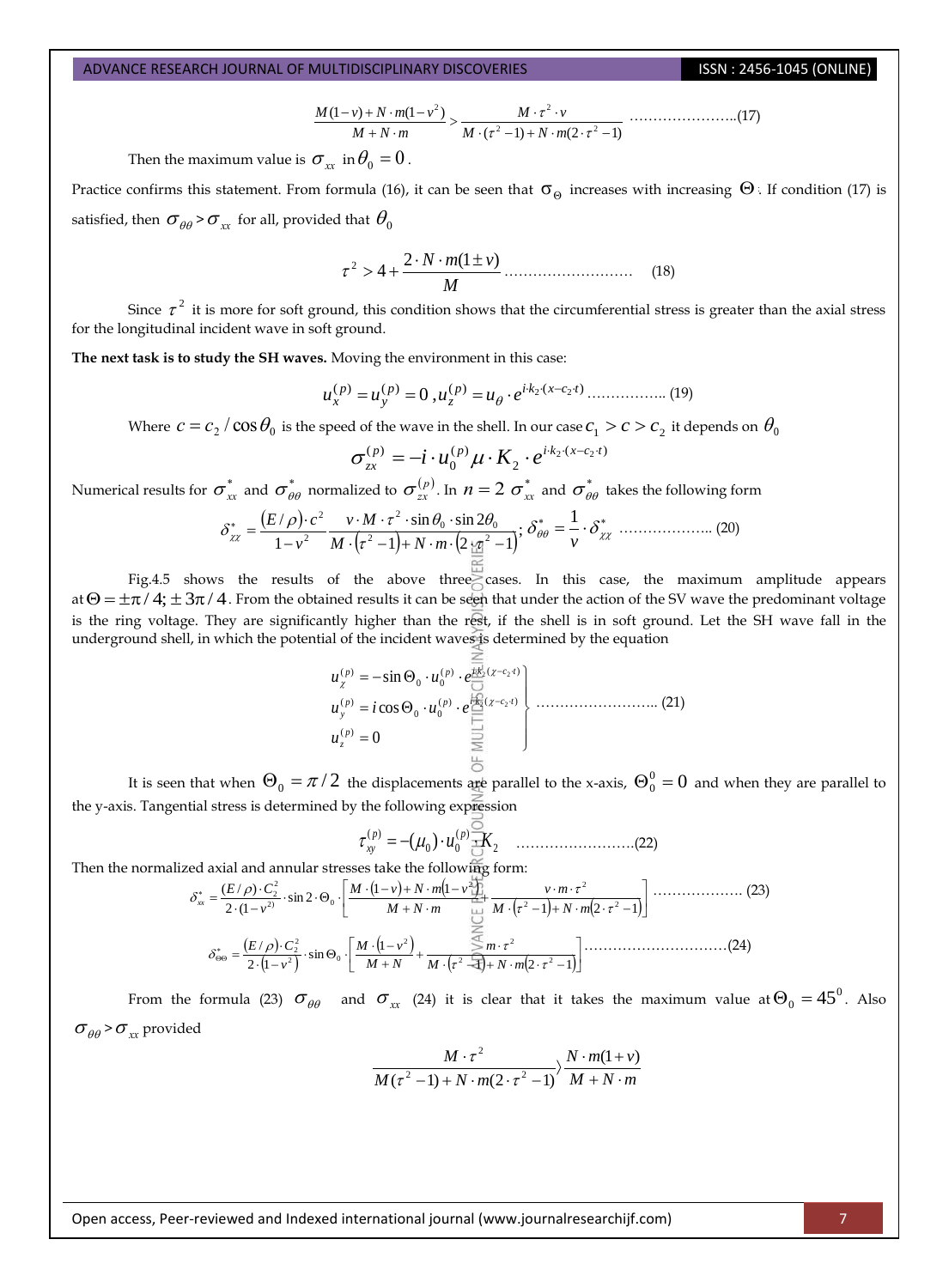Values  $\sigma_{\theta\theta}$  and  $\sigma_{xx}$  for options are listed in the table. Figures 6, 7, 8, 9 show  $\sigma_{xx}^*$  and  $\sigma_{\theta\theta}^*$  the dependences on the frequency  $\Omega$ , when  $\Theta_0 = 5^0$  and 90°. It can be seen that in the third case both voltages depend on the frequency a little more than in the first two cases, especially at small angles of incidence. In all these cases, they increase with increasing frequency. Figure 10 shows the variations of voltage versus frequency. From these figures it can be seen that in the first two cases the induced stresses, except for the axial, at small angles of incidence almost do not depend on frequency.

Comparison of the results for two shear waves with longitudinal waves shows that at small angles of incidence on the pipeline (shell), longitudinal waves produce greater stresses than two shear waves. At angles of incidence  $\Theta_0\rangle 90^0$  SV waves Cause more stress than longitudinal. On the other hand, the largest axial stresses are caused by  $\Theta_{0} = 45^{0}$ . SH waves. In fact, the maximum stress caused in a concrete shell lying in soft ground is due to SH waves, which is much larger than P and SV waves combined.

The tense, deformed state of the environment, caused by the incident of three types of waves, is different. For SV waves, the circumferential stress is greater than the axial stress at 0 in all three cases. For longitudinal waves, on the other hand, the axial stress is greater than the circumferential stress in the first two cases and they depend on the angle of incidence in the third case, despite the fact that the circumferential stress is always greater than the axial stress.

For SH of an incident wave, the circumferential voltage is greater than in the first two examples, but it is less than in the third example (see figure 11).

In this section, we gave a three-dimensional analysis of deep-laid cylindrical shells (pipelines) under the action of seismic waves. Here, at low frequencies, we have obtained simple expressions that can be used to estimate the amplitude of stresses in deep-laid pipelines at a wavelength  $\Omega = wR/C_2$ 





It is shown that the induced maximum stresses are controlled by the directions of the incident waves and mainly by the coefficient of elasticity of the soil and the shell. This analysis shows that it is important to take spatial factors into account when calculating underground structures. In addition to the above, the amplitudefrequency (ring loads  $A_0$ ) shell characteristic (concrete shell

in 
$$
\theta = \frac{\pi}{2}
$$
,  $\theta_0 = 90^\circ$  soft ground) under the action of

longitudinal waves was investigated. The results of the calculations are presented in Figure 12, 13, 14, 15, 16. The results show that under the action of seismic waves for underground structures, resonance phenomena can occur.





K

**DISCOVERI** 

**IDISCIPLINARY** 

5F **AL** 

jon



**Fig. 4. The change in the annular and axial shells under the action of the P wave.**



**Fig. 5. The dependence of the ring voltage on the angle: 1 and 2 - 1 and 2 groups of source data; 3 - (the others correspond to the I-th group of initial data) .2**

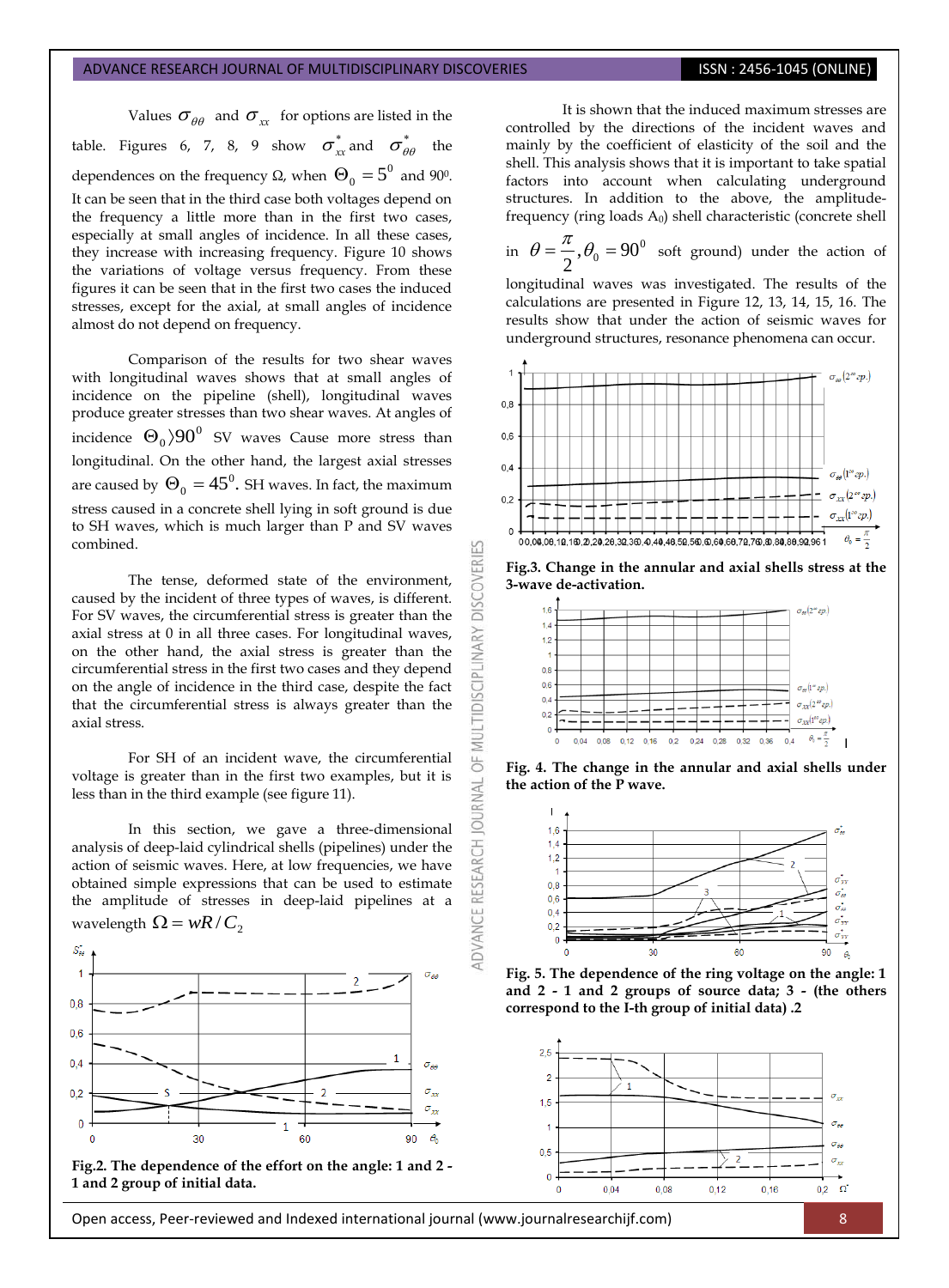### **Fig.6. The change in ring and axial stresses as a function of the SH wave.**



**Fig.7. The change in ring and axial stresses as a function of the SH wave.**



**Fig.8. The dependence of the maximum voltage on the angle of incidence.** 

53

OF MULTIDISCIPLINARY DISCOVERI

**OURNAL** 

**ADVANCE RESEARCH** 

**SV waves. Steel pipe in the ground.**



**Fig. 9. The dependence of the maximum voltage on the angle of incidence. SV waves. Concrete pipe in solid ground.**



waves. Concrete pipe in soft ground.  $\rho = 0.84$ ;  $\sigma = 0.45$ ;  $m = 0.04$ ;  $v = 0.2$ ;







**Fig. 12. Maximum amplitude of ring voltage as a function**  of frequency  $\Omega^*\left(\theta_0 = 5^0\right)$ 



**Fig. 13. The maximum amplitude of the axial stress depending on the frequency P of the wave волны**  .  $v_0 = \frac{\pi}{2}$  $\pi$  )  $\theta_0 =$ 





J